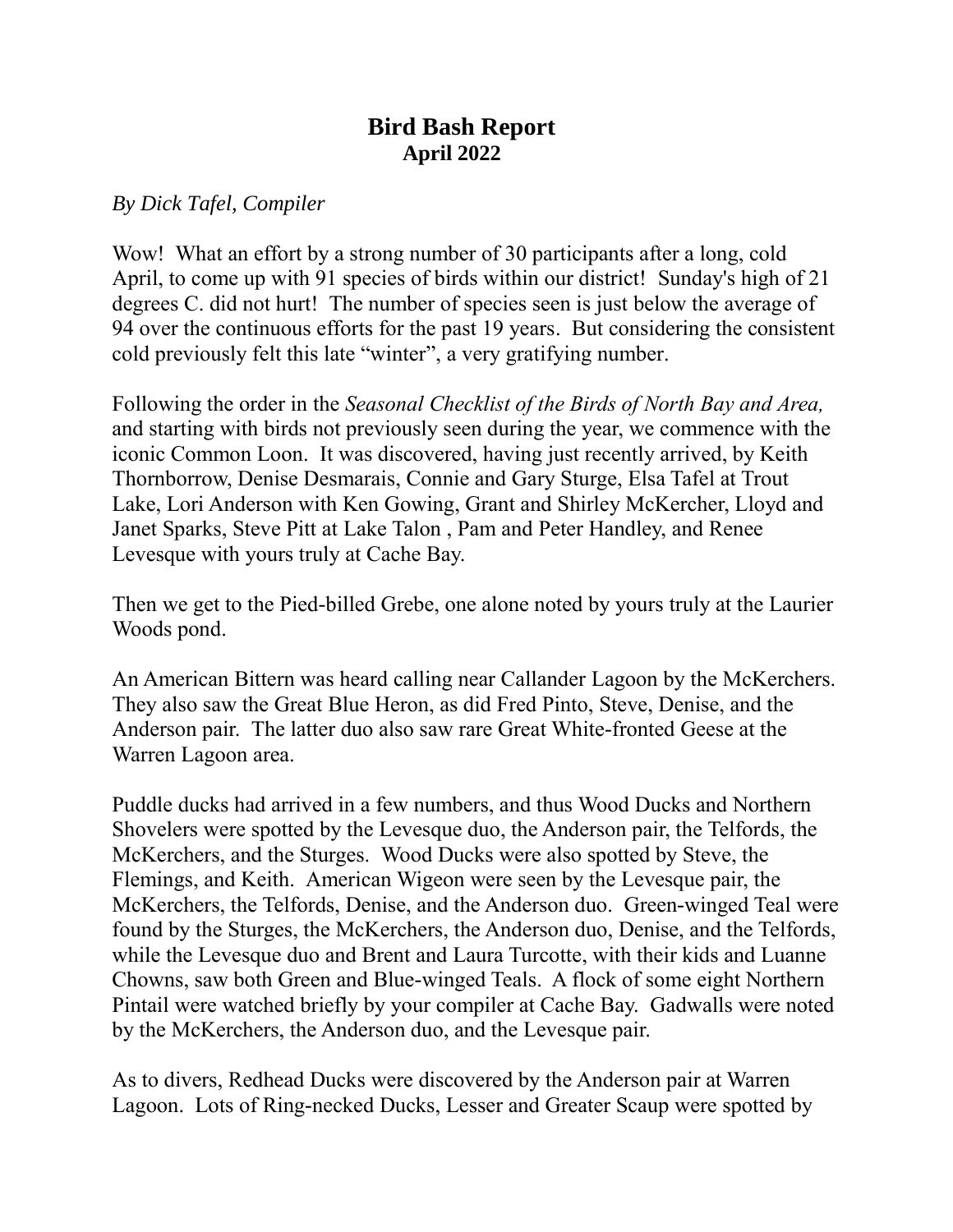the Levesque pair; and Ring-necks and Lesser Scaup were seen by the Sturges, Denise, the McKerchers, and the Anderson duo. The Telfords spotted the Lesser Scaup. The Turcotte group and Keith also saw Ring-necks.

Hooded Mergansers were spotted by Keith, Denise, and the Levesque duo.

Now to the new predators: Osprey had arrived and were located by Denise, Keith, Linda Stoner, the Flemings, the Sturges, the Sparks, the McKerchers, the Anderson pair, Paul Smylie, and in 5 local nests by the Levesque duo. A Northern Goshawk was watched by Steve near Lake Talon.

A rare Spruce Grouse came close to the Anderson pair on the Louck's Lake trail, north of South River.

Killdeer were spotted by the Turcotte group, the Sturges, and Linda. Wilson's Snipe was identified by the Flemings and the Anderson pair, who also found American Woodcock, as did the Telfords, Fred, Keith, the Flemings, the Sturges, and the Turcotte gang.

The Belted Kingfisher was found by the Levesque duo, Keith, the McKerchers, Denise, the Telfords, Paul, and the Turcotte group.

The latter four observer groups also found Yellow-bellied Sapsuckers, as did your compiler, Steve, Gary Chowns, the Flemings, the Anderson duo, and the Sturges.

The latter two pairs also discovered our first Northern Flickers, as did the Levesque duo, the Sparks, the Turcotte bunch, Keith, Steve, Denise, the Telfords, Paul, and the McKerchers.

Eastern Phoebes, always our first flycatchers, were noted by the latter five groups, as well as by Faye Oie, the Telfords, Fred, Mary Young, the Anderson pair, and the Turcotte group.

A Blue-headed vireo was identified solely by the Sturges who also found right within their property, flighty Tree Swallows, likewise seen by the Turcotte group, Keith, the Flemings, the Sparks, the Telfords, Denise, the Anderson pair, the McKerchers, and yours truly. The newly arrived Barn Swallow was spotted only by the Turcotte group and Steve.

The trunk creeping Brown Creeper was located by the Anderson pair on the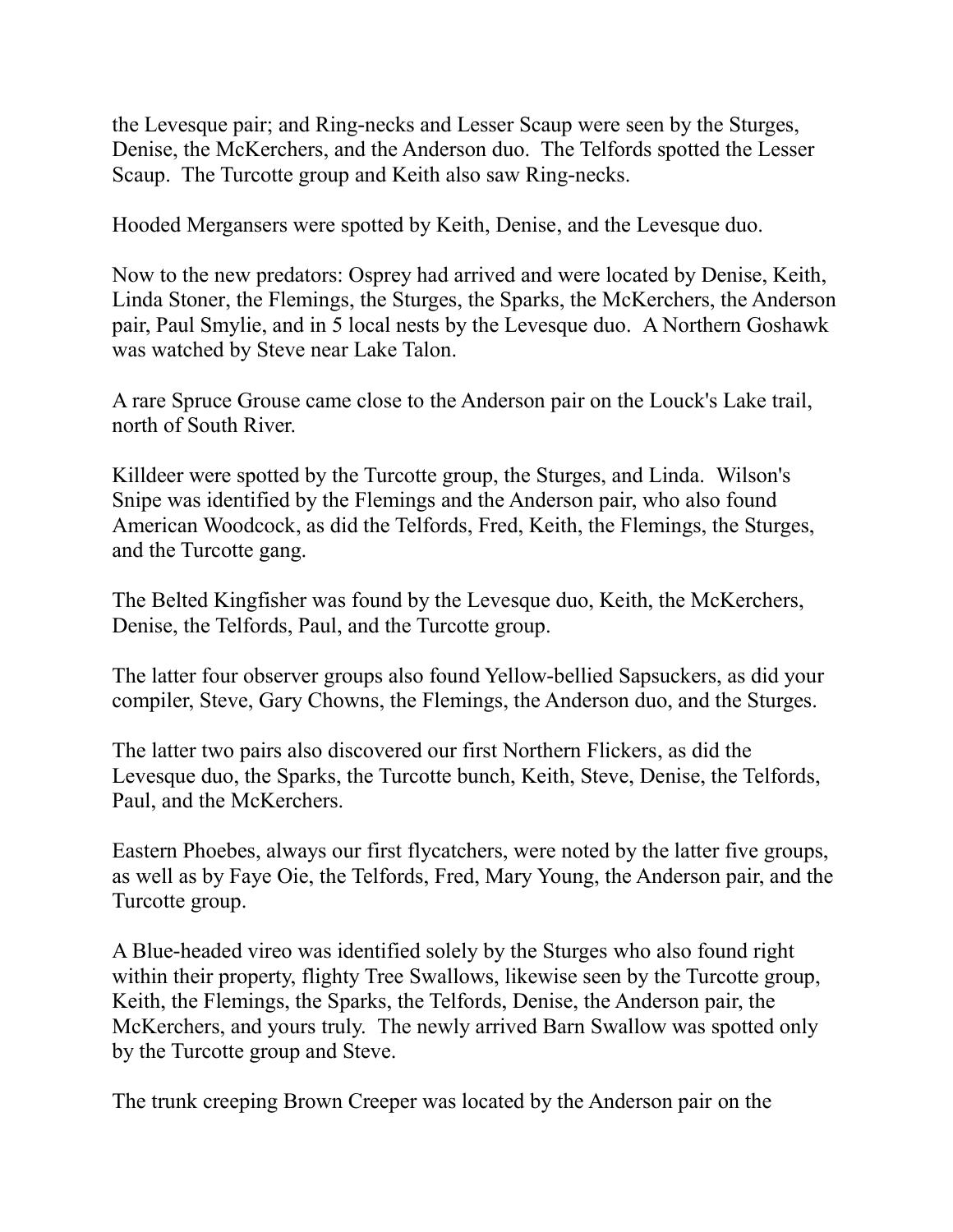Louck's Lake trail, and by the Chowns, Fred, the Telfords, Paul, the Turcottes, and Faye.

Winter Wrens were heard (or seen) by the latter four groups, as well as the Sturges and Denise.

Busy Golden-crowned Kinglets were spotted by the Anderson duo, while both the Golden and the Ruby-crowned were watched by the Turcotte group, Paul, Fred, and the Telfords, with yours truly enjoying only the Ruby-crowned, as did Renee Levesque and the Sturges.

A Hermit Thrush excited yours truly within Laurier Woods, and also was spotted by Paul. He, furthermore, located a Brown Thrasher.

A few warblers had arrived. The Yellow-rumped was found by Renee and by Mary, both at their feeders, and by Denise and the Turcotte group, while Fred observed a very early Ovenbird in Laurier Woods.

Getting to the sparrows, a Chipping was at Renee's feeder, seen by her and John; the Savannah was watched by the Levesque pair, Denise, the Anderson duo, and the Sturges, while the Fox was found only by Mary and the Telfords. Swamp Sparrows made an appearance upon the lists of yours truly, Fred, and the Turcottes. The White-crowned was spotted only by Keith.

Eastern Meadowlarks made it on the lists of the Sturges and the Anderson duo.

A convenient flock of Rusty Blackbirds was well identified by the Levesque pair along Riding Stable Road.

Brown-headed Cowbirds were discovered by the Chowns and the Sturges.

Purple Finches made an appearance upon their first Bird Bash of this year. Twentytwo of them were seen by Peter and Pam Handley, and some were seen by the Levesque duo, the Flemings, the McKerchers, the Sturges, Paul, the Turcotte group, Elsa, John Levesque, Donna, Steve, Keith, the Chowns, Faye, the Telfords, and Mary.

And that concludes the large number of birds upon our Bird Bashes for the first time this year!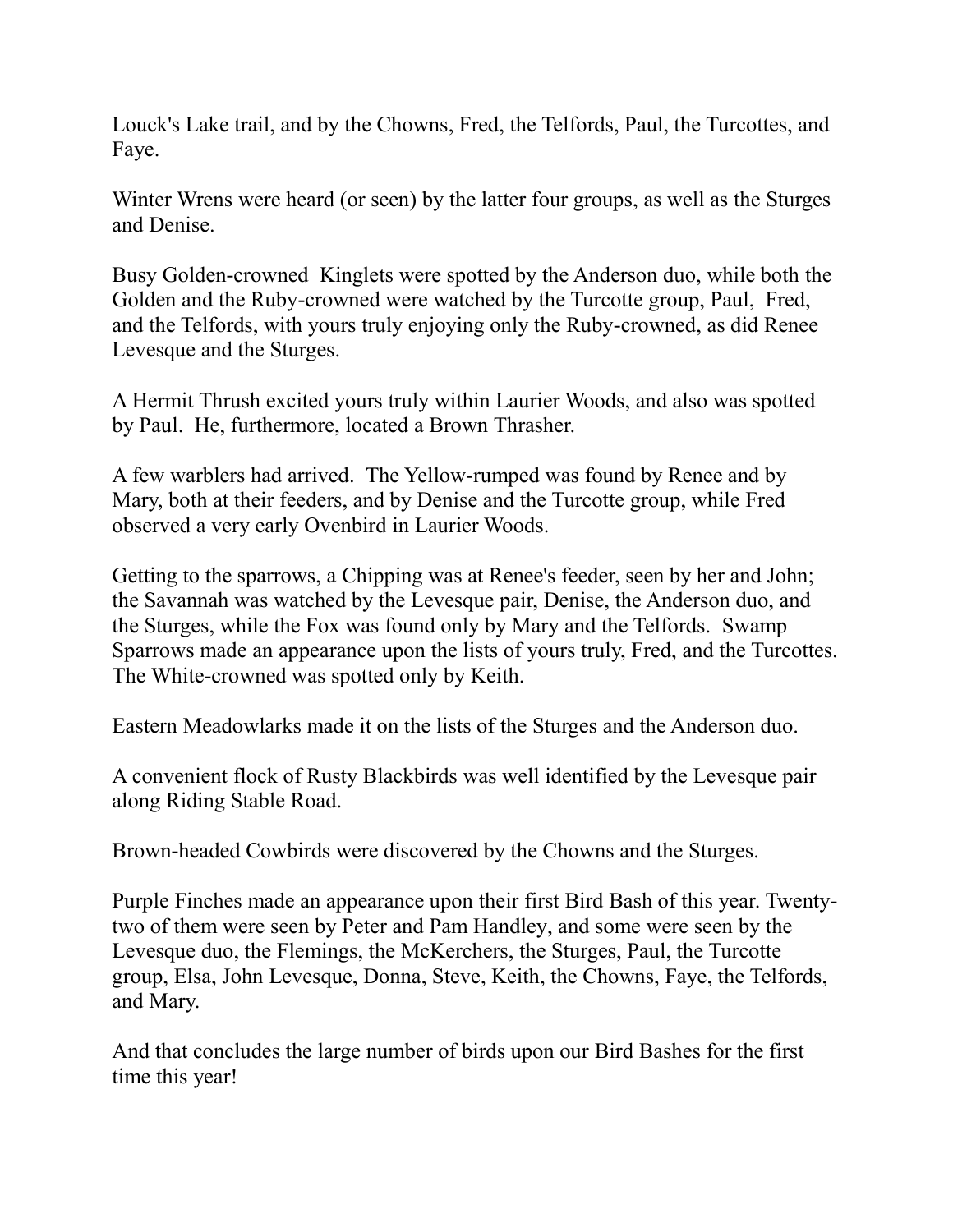Now as to birds previously referred to on our lists, following the same order as before, we start with the Double-crested Cormorant. It was noticed by the Levesque pair in fair numbers, mostly at Cache Bay, the Anderson duo, the Telfords, the Sturges, Denise, and the McKerchers.

The latter six groups also found Turkey Vultures in small soaring numbers, as did the Turcottes, Steve, Faye, the Sparks, and Linda.

Canada Geese were found by most participants.

Trumpeter Swans were seen by more than might have been expected, including the Levesque duo, the Anderson pair, Faye, and the McKerchers.

Among the previously seen ducks, of course the Mallards were spotted by a great many, but none remarked about the American Black Duck.

The diving Buffleheads and Common Mergansers were here in large numbers and seen by the McKerchers, the Flemings, the Sturges, Denise, the Turcottes, Steve, Keith, the Telfords, the Anderson pair, and the Levesque duo. The latter four groups also saw Common Goldeneye, while Linda, Faye, Elsa, and Paul came upon only the Bufflehead. Donna saw only the merganser.

Northern Harrier seemed somewhat more numerous than last month, being noticed by the Levesque duo, the Anderson pair, the Flemings, and Steve. But American Kestrel seemed to be almost everywhere, being spotted by those seeing the Northern Harrier, and by Denise, the McKerchers, and the Telfords. Then there is the Bald Eagle, being seen around the North Bay area now more than ever. The McKerchers saw it near its nest in Callander, the Sturges just west of Powassan, the Sparks observed it, as did Steve, Keith, the Turcottes, and the Levesque pair. The Merlin was found by Fred and John.

Ruffed Grouse seemed to have overcome the winter pretty well for they were spotted by many, including yours truly, the Handleys, the Sparks, Steve, Denise, the Flemings, the Telfords, the Anderson pair, Donna, the Sturges, Faye, and the Turcottes. Wild Turkeys seem to be holding their own also, being noted by the latter four groups, the Handleys, and Keith.

Most Sandhill Cranes may have flown north, but some seem to be remaining in small numbers, being spotted by the Levesque duo, the Anderson pair, Steve, Denise, the McKerchers, the Flemings, the Telfords, and the Turcottes.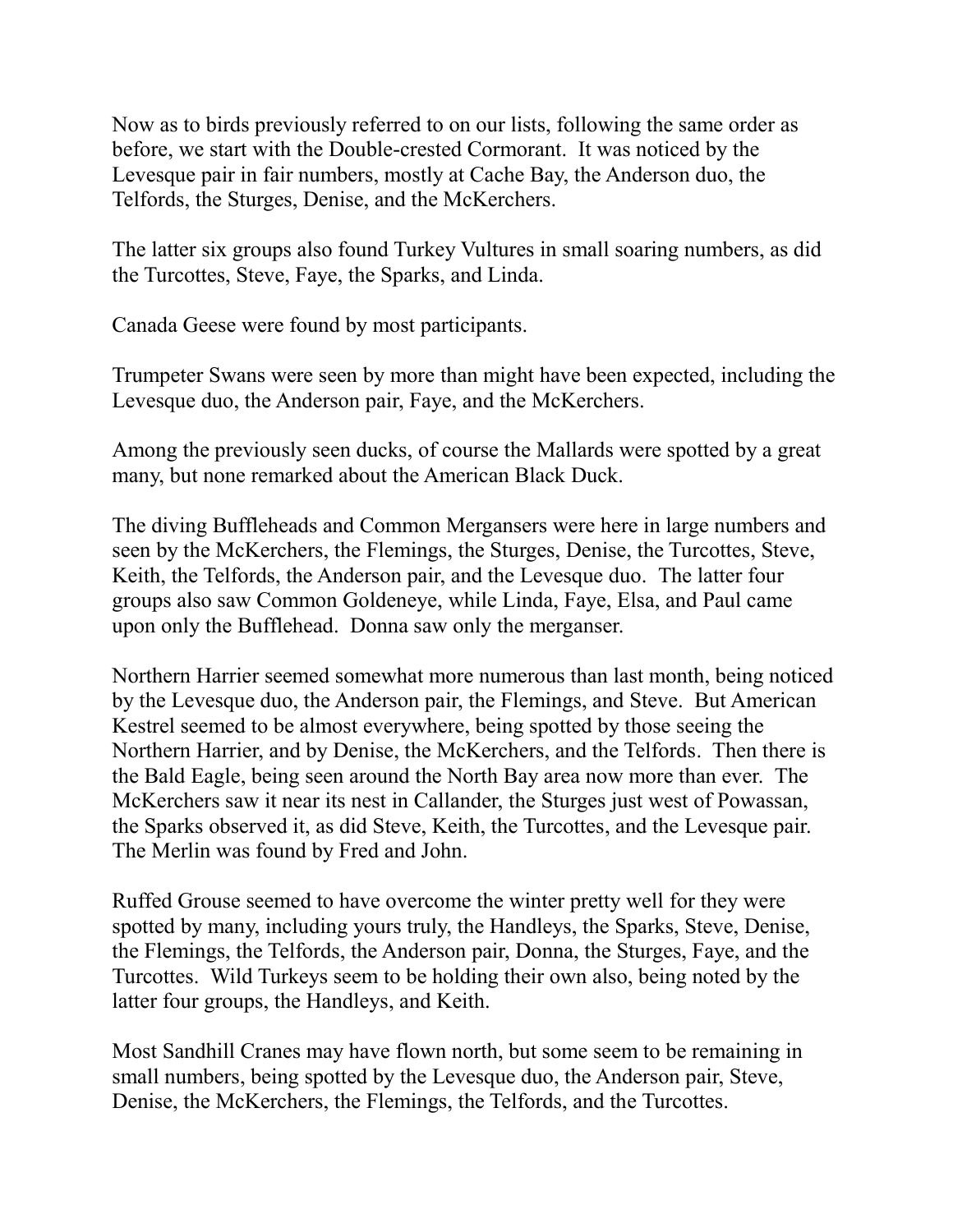Ring-billed and Herring Gulls seem to have settled down in large numbers.

Rock Pigeons remain very numerous as usual, but Mourning Doves were observed only in small numbers by the Levesque duo, Steve, Keith, the Sturges, John, the Sparks, and Paul.

Barred Owls were listened to and occasionally spotted by the Flemings, the Telfords, and the Sturges. No other owls have been observed at a Bird Bash this year.

Downy and Hairy Woodpeckers remain common at many feeders, as well as elsewhere. The Pileated was noticed by Faye, the Anderson pair, Denise, Renee, Fred, the Telfords, and the Flemings.

Northern Shrikes were still around and were found by Steve and Linda.

The Canada Jay was spotted once again solely by Keith near South River.

Blue Jays continue to be very prominent; likewise the American Crow and Common Raven.

What could be more wonderfully ubiquitous than the so-friendly Black-capped Chickadee?

Red-breasted Nuthatches were seen by your compiler, Elsa, Faye, the Telfords, Denise, the Handleys, the Sturges, Donna, the Anderson duo, and Keith; while the White-breasted was watched only by the latter three combos, as well as by Paul, the Chowns, and the Flemings.

American Robins are seemingly handling the variety of weathers okay and were around in fair numbers and joyfully watched by almost everyone! Not quite the same enthusiasm probably for the European Starlings, but they also were almost everywhere.

American Tree Sparrows had not all gone north yet, and some were observed by the Levesque pair, Fred, the Chowns, the Handleys, Paul, the McKerchers, Keith, the Anderson duo, the Telfords, the Flemings, Mary, and the Sturges. Song Sparrows had increased their presence somewhat and were enjoyed by almost everyone. The same with the just- arriving White-throats.